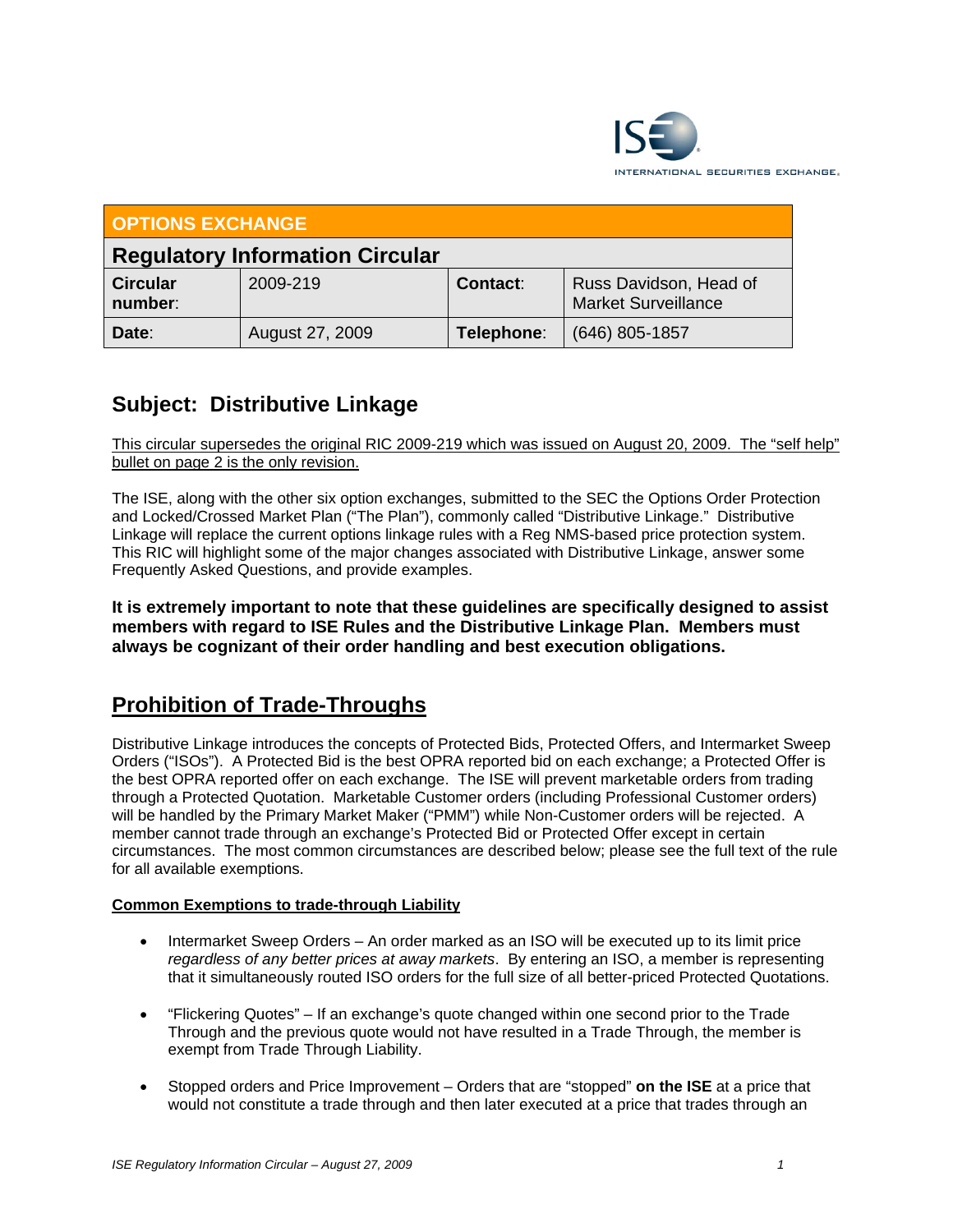away market are exempt from trade-through liability. For example, an order is entered into the ISE's Price Improvement Mechanism ("PIM") at a time when the ISE is the best offer. If another exchange posts a superior offer while the order is in the PIM process, the order can trade through the other exchange's superior offer.

- Customer Stopped Orders Orders that are "stopped" **by the firm prior to entry on the ISE.**  This exception permits a Participant to trade through a Protected Quotation if the resulting trade was a "stopped order." The exception requires that the "stopped order" be for the account of a Customer (non Broker/Dealer), and that the Customer agreed to the specified price on an orderby-order basis. This exception corresponds to the customer stopped order exception under  $R$ egulation NMS $<sup>1</sup>$ .</sup>
- Complex Orders as defined by each exchange's rules are exempt from Trade-Through liability.
- If an exchange's quotes are identified as Non-Firm, they may be traded through.
- Crossed Markets If a Protected Bid is higher than a Protected Offer, trade-through protection does not apply.
- Trading Rotations There is no trade-through protection for trades that are executed as part of the opening rotation.
- "Self-Help" If an away exchange repeatedly fails to respond to incoming orders within one second, the ISE can declare self-help against that away exchange and ignore that away exchange's Protected Quotations. If a member believes that Self-Help should be declared against an away exchange, they should contact the ISE Help Desk.

## **Record Keeping Requirements**

-

ISE's Market Surveillance Department ("MSD") will monitor members to assure that they do not engage in a pattern or practice of trading through Protected Quotations by entering orders marked ISO on the ISE without properly sweeping other markets with Protected Quotations. If MSD believes that a member may be improperly trading through away markets, MSD will request that the member provide evidence that the ISOs are being sent properly and that the member has effective policies and procedures in place to avoid trade-throughs. The ISE will follow the standard set forth by the SEC in the responses to FAQ Concerning Rules 610 and Rule 611 to Regulation NMS<sup>2</sup>.

## **Locked and Crossed Markets**

Members shall reasonably avoid displaying, and shall not engage in a pattern or practice of displaying, any quotations or orders that lock or cross a Protected Quotation. Currently the ISE system does not allow orders entered by EAMs to lock or cross Protected Quotes<sup>3</sup>. However, the ISE system will not prevent market maker's quotes from locking or crossing Protected Quotations. Therefore, market makers

 $1$  The ISE plans on implementing a stopped order identifier in the first quarter 2010 allowing members to mark orders stopped.

 $2^{2}$  For example, a member could randomly select three trading days per month for review (known only to its compliance personnel) and maintain all relevant "snapshots" of the Firm-Specific Quotation Data from those days that are necessary to demonstrate the reasonableness of its policies and procedures to the ISE. The following link shows responses to FAQs regarding Rules 610 and 611 of Regulation NMS.

<sup>&</sup>lt;u>http://www.sec.gov/divisions/marketreg/nmsfaq610-11.htm</u><br><sup>3</sup> The ISE will introduce Day ISOs in the first quarter of 2010. The Day ISO order type will be accepted by the ISE System whether or not the order locks or crosses Protected Quotations. The responsibility of avoiding a pattern or practice of locking or crossing Protected Quotations caused by the entry of Day ISOs is on the Member.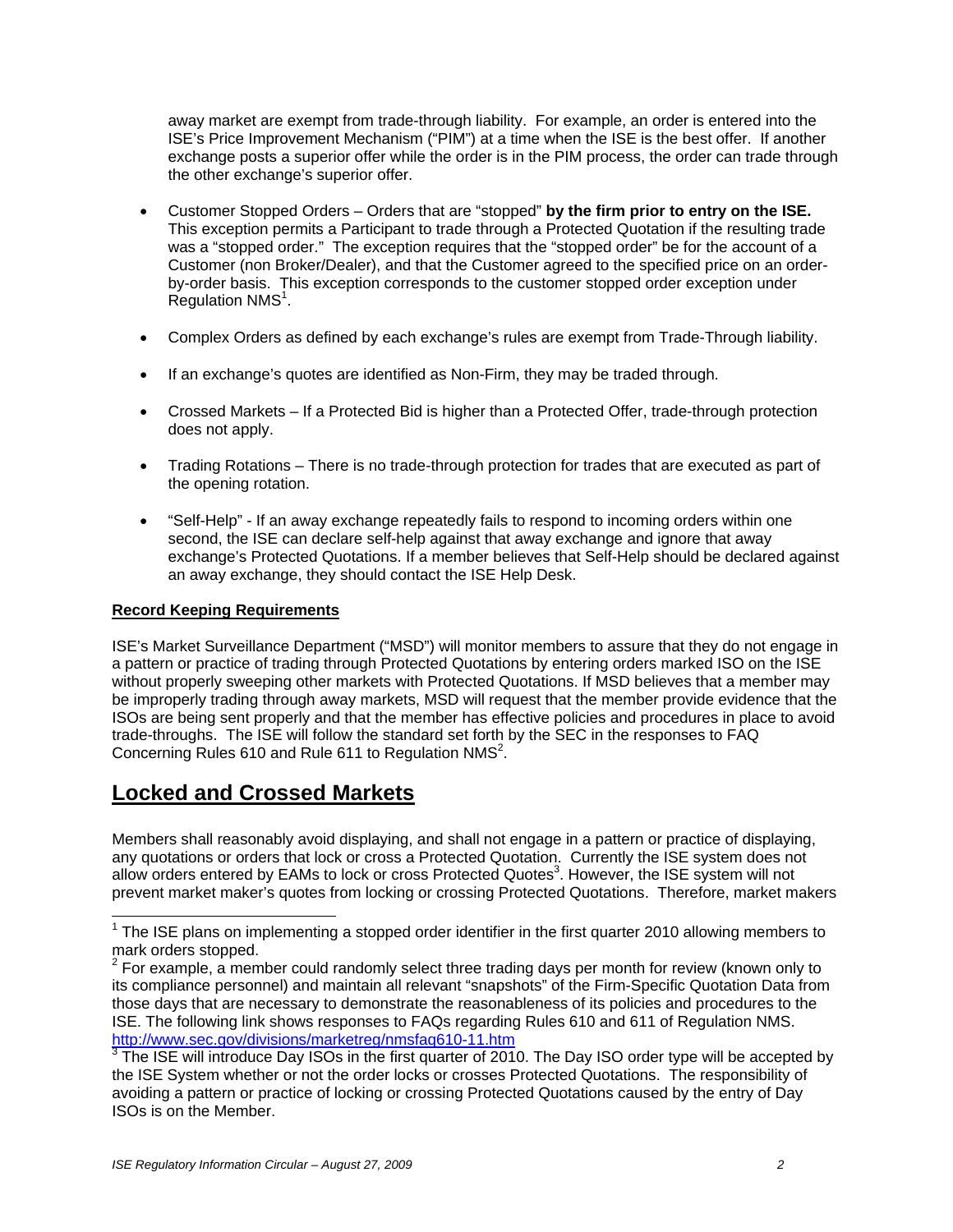must avoid locking or crossing Protected Quotations or must access the full size of all better-priced Protected Quotations using ISOs before locking or crossing a market.

## **Common Exceptions to Locked and Crossed Markets**

- The locking or crossing quotation was displayed at a time when the Exchange was experiencing a failure, material delay, or malfunction of its systems or equipment;
- The locking or crossing quotation was displayed at a time when there was a crossed market.
- The Member simultaneously routed an ISO to execute against the full displayed size of any locked or crossed Protected Bid or Offer.

## **Example of Locked and Crossed Market – Market Makers**

## **Example 1 – Exception to Locked and Crossed Markets**

A market maker wants to post 0.90 bid.

- ISE: 0.80 x 0.95 (50 x 50)
- Ex1: 0.80 x 0.85 (100 x 10)
- Ex2: 0.80 x 0.90 (100 x 20)
- Ex3: 0.80 x 1.00 (100 x 50)

Market Maker sends an ISO to Ex1 to buy 10 @ 0.85 Market Maker sends an ISO to Ex2 to buy 20 @ 0.90 Marker Maker posts a 0.90 bid.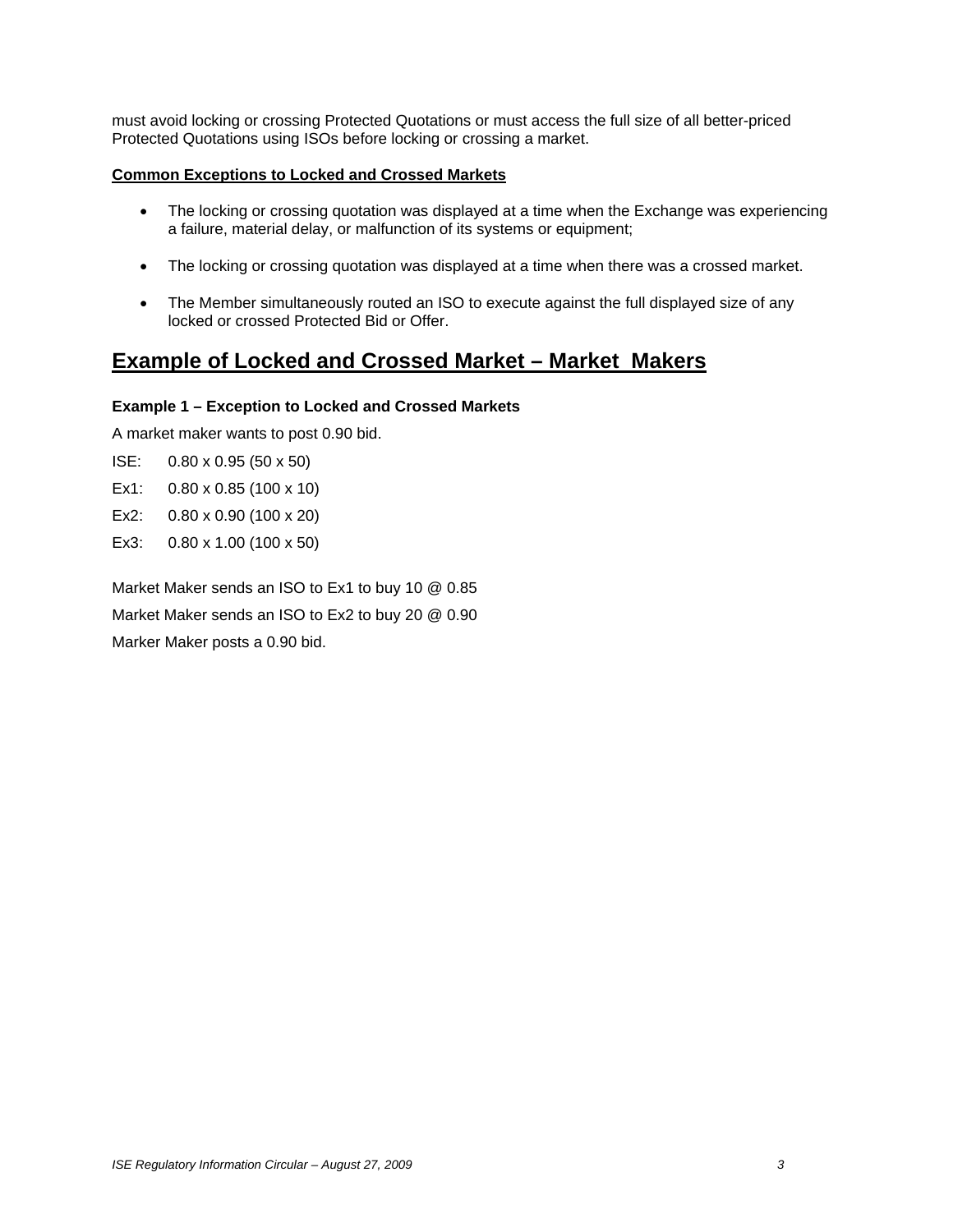## **Frequently Asked Questions and Examples – PMMs**

## **1. What should a PMM do when there is a customer order that is not automatically executed because there is a better displayed bid or offer on another exchange?**

A PMM must immediately handle customer orders that are locked because of a better displayed bid or offer on an away exchange<sup>4</sup>. A PMM can either trade report the customer order at a price that matches the best price displayed (NBBO) or send ISOs to all the exchanges with better (or equal) prices and simultaneously release the balance of the order on the ISE.

## **2. Can a PMM trade report a customer order without sending ISOs?**

Yes, as long as the execution price is not inferior to the NBBO.

## **Example 1 - Trade Report the Customer Order**

An order to buy 50 contracts @ market is entered and locks "away better" to the PMM**:**

ISE: ASK 20 @ 1.10 Top of Book ("TOB")

Ex1: ASK 10 @ 1.00 (TOB)

Ex2: ASK 20 @ 1.05 (TOB)

If no ISO order is sent, the PMM can trade report the entire 50 contracts at 1.00. The PMM cannot trade report 10 contracts at 1.00, 20 contracts at 1.05 (matching the Protected Offers), and release the balance as this would trade through the Protected Offers.

### **Example 2 – Exception to Trade-Through (ISO)**

An order to buy 100 contracts @ market is entered and locks "away better" to the PMM**:**

ISE: ASK 20 @ 6.00

(ASK 20 @ 6.10)

- Ex1: ASK 40 @ 5.80 (TOB)
- Ex2: ASK 30 @ 6.00 (TOB)
- Ex3: ASK 10 @ 6.20 (TOB)

PMM sends an ISO to Ex1 to buy 40 @ 5.80 PMM sends an ISO to Ex2 to buy 30 @ 6.00

PMM releases 30 contracts with the limit price set to 6.20 (since Ex3 has a 6.20 Protected Offer)

40 @ 5.80 executes on Ex1 30 @ 6.00 executes on Ex2 20 @ 6.00 executes on ISE

<sup>10 @ 6.10</sup> executes on ISE

 4 This Regulatory Information Circular ("RIC") supersedes all previous RICs w/r/t the amount of time a PMM has to handle locked orders.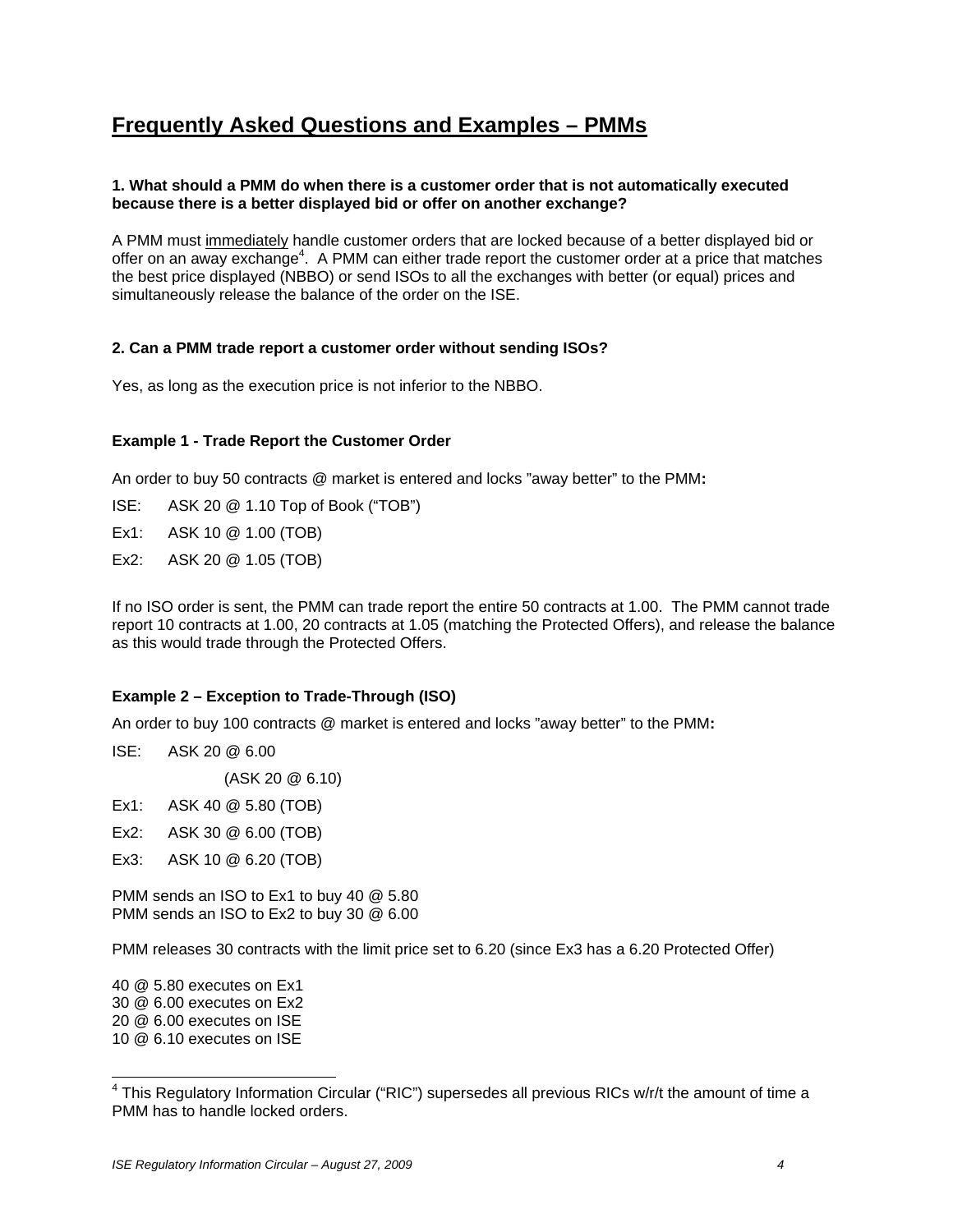## **Example 3 – Exception to Trade-Through (ISO)**

An order to buy 60 contracts @ 6.00 is entered and locks "away better" to the PMM**:**

ISE: ASK 20 @ 6.00

(ASK 20 @ 6.10)

- Ex1: ASK 40 @ 5.80 (TOB)
- Ex2: ASK 30 @ 6.00 (TOB)
- Ex3: ASK 10 @ 6.20 (TOB)

PMM sends an ISO to Ex1 to buy 40 @ 5.80

PMM releases 20 contracts with the limit price set to 6.00 (since Ex2 has a 6.00 Protected Offer)

40 @ 5.80 executes on Ex1 20 @ 6.00 executes on ISE

#### **Example 4 – Exception to Trade-Through and Locked and Crossed Market (ISO)**

An order to buy 100 contracts @ 6.00 is entered and locks "away better" to the PMM**:**

ISE: ASK 20 @ 6.00

(ASK 20 @ 6.10)

Ex1: ASK 40 @ 5.80 (TOB)

- Ex2: ASK 30 @ 6.00 (TOB)
- Ex3: ASK 10 @ 6.20 (TOB)

PMM sends an ISO to Ex1 to buy 40 @ 5.80 PMM releases 60 contracts with the limit price set to 6.00. 40 @ 5.80 executes at Ex1. 20 contracts trade @ 6.00 on the ISE and the balance gets relocked to the PMM. ISE Ask moved to 20 @ 6.10. PMM sends an ISO to Ex2 to buy 30 @ 6.00 PMM releases 10 contracts with a limit price of 6.00. The order is placed on the ISE book, as it is not marketable. 30 @ 6.00 executes at Ex2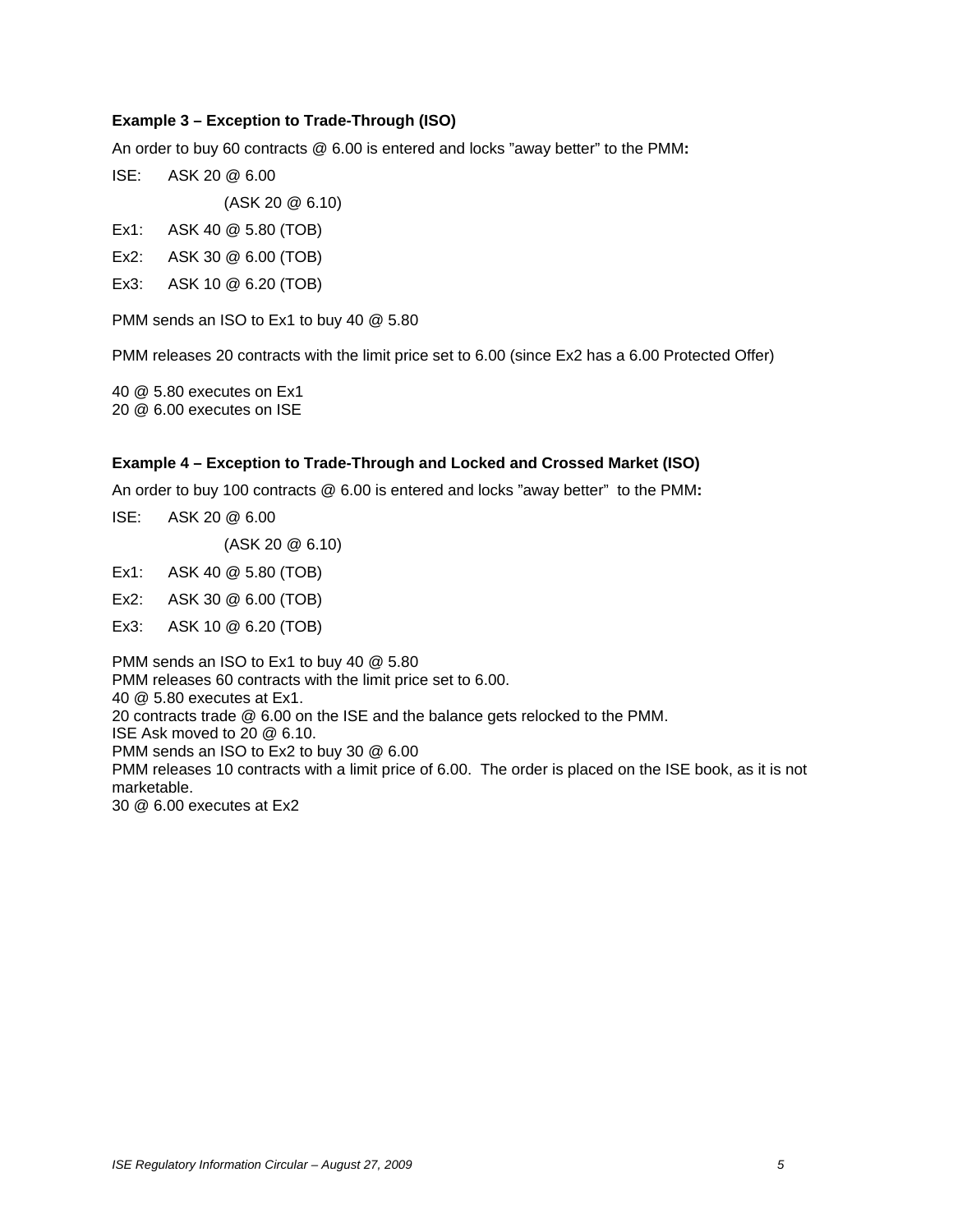## **Frequently Asked Questions and Examples – EAMs**

### **1. Can you provide some examples of the proper use of the ISO exception with regard to tradethroughs?**

The following are some ISO exception examples:

### **Example 1 – One Protected Quotation**

A customer routes an order to an EAM to buy 200 contracts @ 1.15**:**

ISE: ASK 300 @ 1.00

Ex1: ASK 10 @ .99 (TOB)

Ex2: ASK 100 @ 1.00 (TOB)

Ex3: ASK 20 @ 1.01 (TOB)

EAM sends an ISO to Ex1 to buy 10 @ .99 EAM simultaneously sends an ISO to ISE to buy 190 @ 1.00 10 @ .99 executes on Ex1 190 @ 1.00 executes on ISE

### **Example 2 – Two Protected Quotations**

A customer routes an order to an EAM to buy 200 contracts @ market**:**

ISE: ASK 50 @ 1.00

(ASK 20 @ 1.01)

(ASK 100 @ 1.02)

Ex1: ASK 20 @ 1.00 (TOB)

Ex2: ASK 30 @ 1.01 (TOB)

Ex3: ASK 100 @ 1.05 (TOB)

The following orders can be sent out simultaneously:

EAM sends an ISO to Ex1 to buy 20 @ 1.00 EAM sends an ISO to Ex2 to buy 30 @ 1.01 EAM sends an ISO to ISE to buy 150 @ 1.02

20 @ 1.00 executes on Ex1 30 @ 1.01 executes on Ex2

50 @ 1.00 executes on ISE 20 @ 1.01 executes on ISE 80 @ 1.02 executes on ISE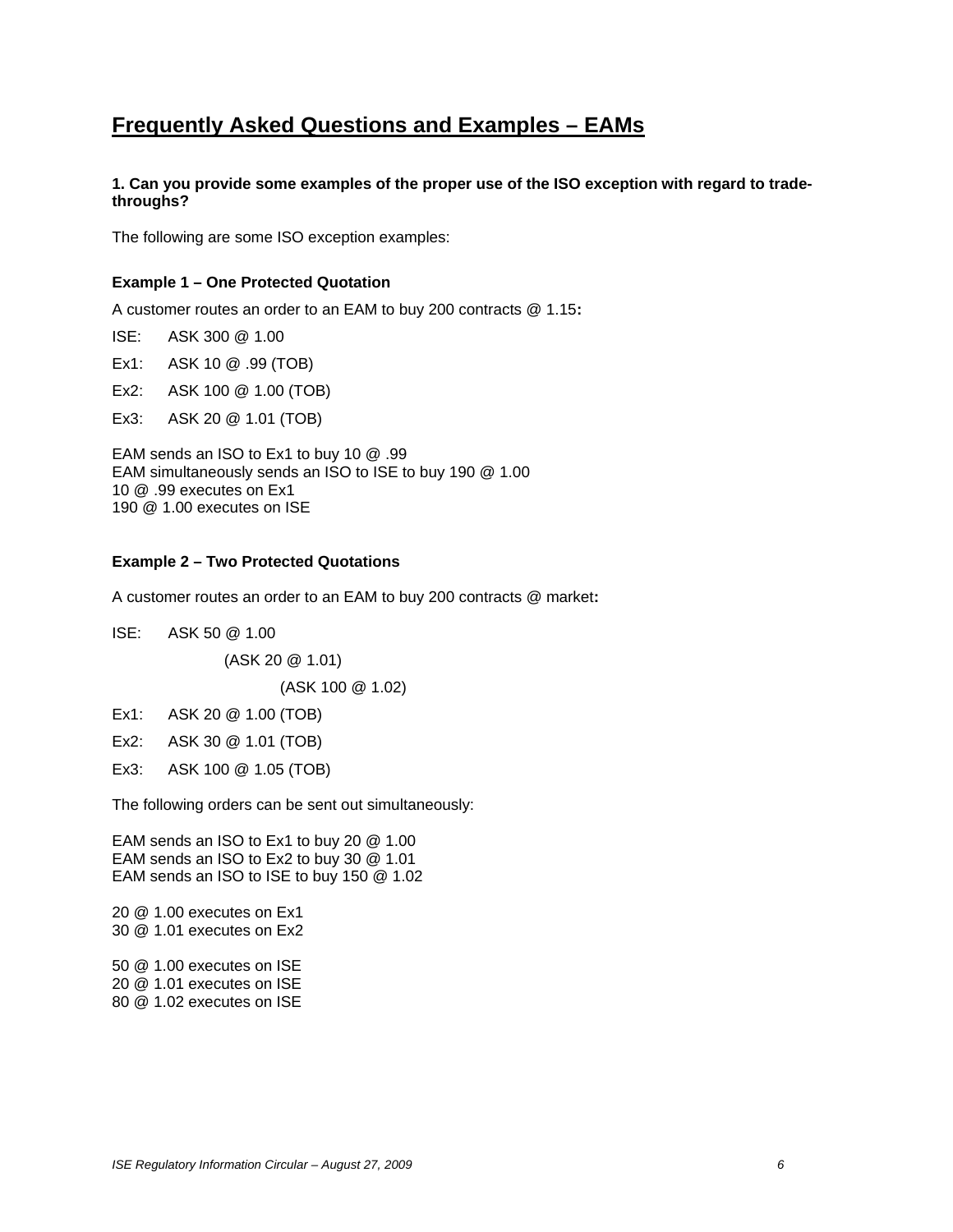## **Example 3 – ISO Rejected by an Away Exchange**

A customer routes an order to an EAM to buy 200 contracts @ 1.15**:**

- ISE: ASK 300 @ 1.00
- Ex1: ASK 10 @ .99 (TOB)
- Ex2: ASK 100 @ 1.00 (TOB)
- Ex3: ASK 20 @ 1.01 (TOB)

EAM sends an ISO to Ex1 to buy 10 @ .99 EAM simultaneously sends an ISO to ISE to buy 190 @ 1.00

190 @ 1.00 executes on ISE Ex1 rejects the 10 @ .99

EAM sends an ISO to ISE to buy 10 @ 1.00 10 @ 1.00 executes on ISE

In this example, even though the order to buy 10 @ .99 was not executed, this would not be considered a trade-through since the EAM attempted to access the full size of the better priced Protected Offer.

#### **2. Are Reserve, All-or-None, or Hidden Orders part of a "Protected Quotation?"**

No, only the displayed portion of an order needs to be protected. However, non-displayed interest on an exchange can execute against an ISO, so an exchange's displayed price may not change after the execution of an ISO. This may create the appearance of a trade-through when simultaneous ISOs are sent to multiple markets.

#### **3. As an EAM, do I have to use ISOs?**

No. If an EAM (priority customer and professional customer) does not want to "sweep" the Protected Quotations, the EAM can send a regular order to the ISE and the Exchange will process the order in compliance with the linkage requirements. The Exchange's PMM will have the responsibility of handling locked customer orders, when they cannot be fully executed on the ISE without trading through a protected quotation, in accordance with the ISE's Order Handling Rules.

#### **4. Can a block, facilitation, or solicitation order be marked ISO?**

Yes. An EAM can enter these types of orders marked ISO which can trade on the ISE with no consideration of other exchange's Protected Quotations. However, these orders must be executed contemporaneously with the routing of ISOs for the full size of all better priced Protected Quotations.

#### **Example 4 – Facilitation ISO**

An EAM wants to facilitate a customer buy order for 200 contracts @ 1.00**:**

- ISE: 0.80 x 1.00 (50 x 50) No Customer order on the book
- Ex1: 0.80 x 0.98 (100 x 10)
- Ex2: 0.80 x 0.99 (100 x 20)
- Ex3: 0.80 x 1.01 (100 x 50)